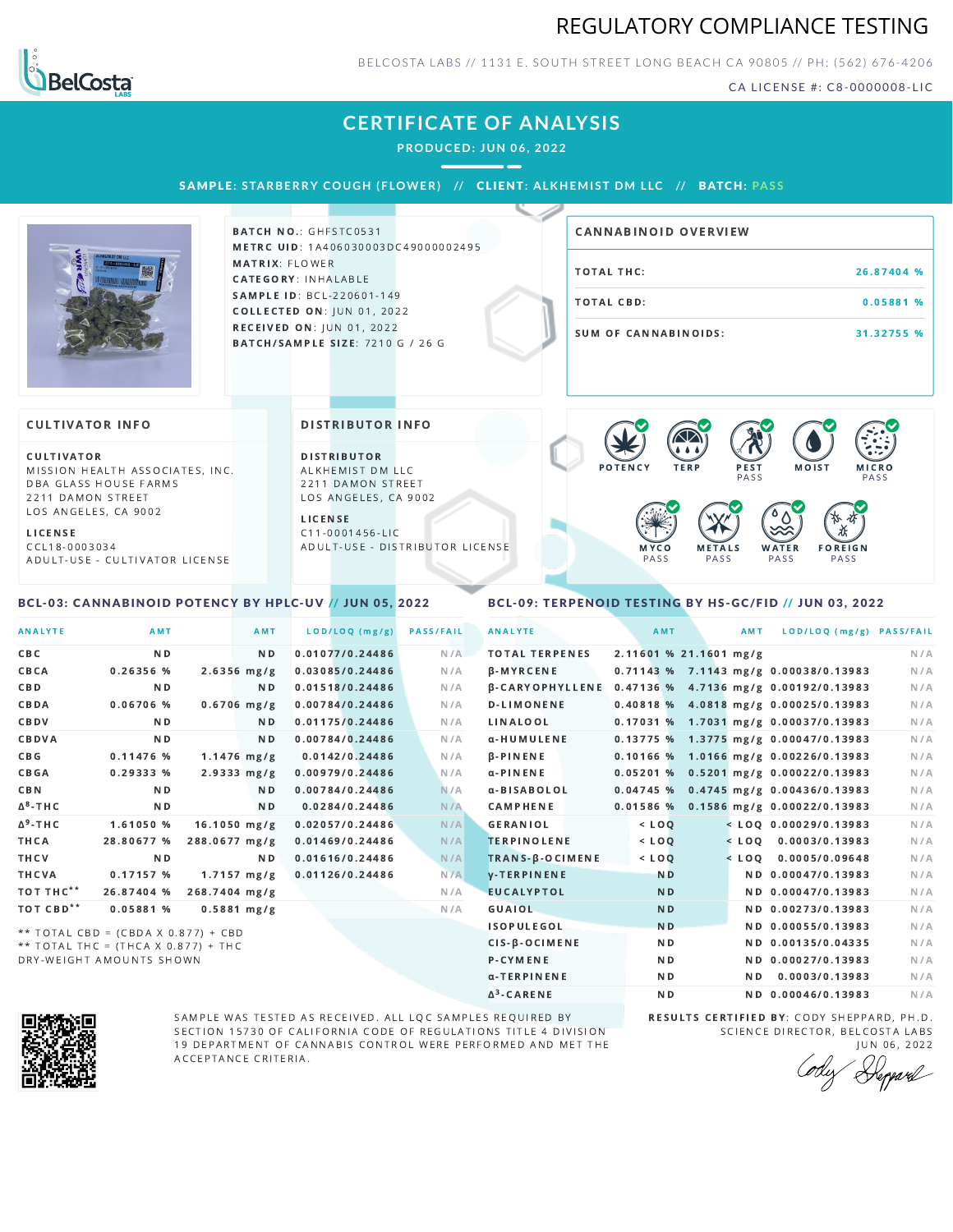# REGULATORY COMPLIANCE TESTING

#### <span id="page-1-0"></span>BCL-13: PESTICIDE TESTING BY GC/MS // JUN 03, 2022

| <b>ANALYTE</b>         | LIMIT         | $AMT(\mu g/g)$ | LOD/LOQ (µg/g)  | <b>PASS/FAIL</b> |
|------------------------|---------------|----------------|-----------------|------------------|
| <b>CAPTAN</b>          | $0.7 \mu g/g$ | ND.            | 0.0314/0.09509  | <b>PASS</b>      |
| CHLORDANE              | Any amt       | ND.            |                 | <b>PASS</b>      |
| <b>CHLORDANE CIS</b>   |               | N <sub>D</sub> | 0.0111/0.03366  | N/A              |
| <b>CHLORDANE TRANS</b> |               | N <sub>D</sub> | 0.01062/0.03211 | N/A              |
| <b>CHLORFENAPYR</b>    | Any amt       | N D            | 0.02394/0.07246 | <b>PASS</b>      |

| <b>ANALYTE</b>                      | LIMIT         | $AMT(\mu g/g)$ | LOD/LOQ (µg/g)  | <b>PASS/FAIL</b> |
|-------------------------------------|---------------|----------------|-----------------|------------------|
| <b>CHLORPYRIFOS</b>                 | Any amt       | N D            | 0.01116/0.0339  | <b>PASS</b>      |
| <b>DICHLORVOS</b>                   | Any amt       | N D            | 0.01176/0.03563 | <b>PASS</b>      |
| <b>METHYL PARATHION</b>             | Any amt       | ND.            | 0.01349/0.04089 | <b>PASS</b>      |
| PENTACHLORONI-<br><b>TROBENZENE</b> | $0.1 \mu g/g$ | ND.            | 0.01403/0.04256 | <b>PASS</b>      |
|                                     |               |                |                 |                  |

### BCL-05: RESIDUAL PESTICIDE ANALYSIS BY LC-MS/MS ESI // JUN 03, 2022

| <b>ANALYTE</b>             |               | LIMIT $AMT (\mu g/g)$ | LOD/LOQ (µg/g) | <b>PASS/FAIL</b> | <b>ANALYTE</b>          |               | LIMIT AMT $(\mu g/g)$ | LOD/LOQ (µg/g) PASS/FAIL |      |
|----------------------------|---------------|-----------------------|----------------|------------------|-------------------------|---------------|-----------------------|--------------------------|------|
| ABAMECTIN                  | $0.1 \mu g/g$ | N D                   | 0.01153/0.04   | PASS             | <b>METALAXYL</b>        | $2 \mu g/g$   | N D                   | 0.00503/0.02             | PASS |
| АСЕРНАТЕ                   | $0.1 \mu g/g$ | N D                   | 0.00368/0.02   | <b>PASS</b>      | <b>METHIOCARB</b>       | Any amt       | N D                   | 0.00503/0.02             | PASS |
| ACEQUINOCYL                | $0.1 \mu g/g$ | N D                   | 0.00417/0.02   | PASS             | METHOMYL                | 1 $\mu$ g/g   | N D                   | 0.00494/0.02             | PASS |
| <b>ACETAMIPRID</b>         | $0.1 \mu g/g$ | N D                   | 0.00464/0.02   | PASS             | <b>MEVINPHOS</b>        | Any amt       | ND.                   |                          | PASS |
| ALDICARB                   | Any amt       | N D                   | 0.01109/0.04   | <b>PASS</b>      | <b>MEVINPHOS I</b>      |               | ND.                   | 0.00163/0.0084           | N/A  |
| <b>AZOXYSTROBIN</b>        | $0.1 \mu g/g$ | N D                   | 0.00639/0.02   | <b>PASS</b>      | <b>MEVINPHOS II</b>     |               | N D                   | 0.00542/0.0316           | N/A  |
| BIFENAZATE                 | $0.1 \mu g/g$ | N D                   | 0.00355/0.02   | PASS             | MYCLOBUTANIL            | $0.1 \mu g/g$ | N D                   | 0.00867/0.04             | PASS |
| <b>BIFENTHRIN</b>          | $3 \mu g/g$   | N D                   | 0.00473/0.04   | PASS             | <b>NALED</b>            | $0.1 \mu g/g$ | N D                   | 0.00328/0.02             | PASS |
| <b>BOSCALID</b>            | $0.1 \mu g/g$ | N D                   | 0.00494/0.02   | PASS             | OXAMYL                  | $0.5 \mu g/g$ | ND                    | 0.00455/0.02             | PASS |
| <b>CARBARYL</b>            | $0.5 \mu g/g$ | N D                   | 0.00295/0.02   | PASS             | <b>PACLOBUTRAZOL</b>    | Any amt       | N D                   | 0.00714/0.04             | PASS |
| CARBOFURAN                 | Any amt       | N D                   | 0.00613/0.02   | PASS             | PERMETHRIN              | $0.5 \mu g/g$ | N D                   |                          | PASS |
| CHLORANTRANIL-             | $10 \mu g/g$  | N D                   | 0.00697/0.04   | PASS             | PERMETHRIN CIS          |               | ND.                   | 0.00237/0.0082           | N/A  |
| <b>IPROLE</b>              |               |                       |                |                  | PERMETHRIN TRANS        |               |                       | ND 0.00245/0.0118        | N/A  |
| <b>CLOFENTEZINE</b>        | $0.1 \mu g/g$ | N D                   | 0.0054/0.02    | PASS             | <b>PHOSMET</b>          | $0.1 \mu g/g$ | N D                   | 0.0043/0.02              | PASS |
| COUMAPHOS                  | Any amt       | N D                   | 0.00215/0.02   | PASS             | PIPERONYLBUTO-          | $3 \mu g/g$   | N D                   | 0.00247/0.02             | PASS |
| CYFLUTHRIN                 | $2 \mu g/g$   | N D                   | 0.05508/0.2    | <b>PASS</b>      | XIDE                    |               |                       |                          |      |
| <b>CYPERMETHRIN</b>        | $1 \mu g/g$   | N D                   | 0.00556/0.04   | PASS             | <b>PRALLETHRIN</b>      | $0.1 \mu g/g$ | N D                   | 0.00392/0.02             | PASS |
| <b>DAMINOZIDE</b>          | Any amt       | N D                   | 0.00227/0.04   | PASS             | PROPICONAZOLE           | $0.1 \mu g/g$ | $<$ LOQ               | 0.0024/0.02              | PASS |
| <b>DIAZINON</b>            | $0.1 \mu g/g$ | N D                   | 0.00487/0.02   | <b>PASS</b>      | <b>PROPOXUR</b>         | Any amt       | N D                   | 0.00374/0.02             | PASS |
| <b>DIMETHOATE</b>          | Any amt       | N D                   | 0.00354/0.02   | <b>PASS</b>      | <b>PYRETHRINS</b>       | $0.5 \mu g/g$ | N D                   |                          | PASS |
| <b>DIMETHOMORPH</b>        | $2 \mu g/g$   | N D                   |                | <b>PASS</b>      | PYRETHRINS PYRETHRIN I  |               | N D                   | 0.00726/0.04             | N/A  |
| <b>DIMETHOMORPH I</b>      |               | N D                   | 0.00109/0.0078 | N/A              | PYRETHRINS PYRETHRIN II |               |                       | ND 0.00754/0.02284       | N/A  |
| <b>DIMETHOMORPH II</b>     |               | ND.                   | 0.0015/0.0122  | N/A              | PYRIDABEN               | $0.1 \mu g/g$ | N D                   | 0.0034/0.02              | PASS |
| <b>ETHOPROPHOS</b>         | Any amt       | N D                   | 0.0041/0.02    | <b>PASS</b>      | <b>SPINETORAM</b>       | $0.1 \mu g/g$ | N D                   |                          | PASS |
| <b>ETOFENPROX</b>          | Any amt       | N D                   | 0.00274/0.02   | <b>PASS</b>      | <b>SPINETORAM J</b>     |               | N D                   | 0.00329/0.016            | N/A  |
| ETOXAZOLE                  | $0.1 \mu g/g$ | N D                   | 0.00385/0.02   | PASS             | <b>SPINETORAM L</b>     |               | ND.                   | 0.00157/0.016            | N/A  |
| <b>FENHEXAMID</b>          | $0.1 \mu g/g$ | N D                   | 0.01055/0.02   | <b>PASS</b>      | <b>SPINOSAD</b>         | $0.1 \mu g/g$ | N D                   |                          | PASS |
| FENOXYCARB                 | Any amt       | N D                   | 0.00175/0.02   | <b>PASS</b>      | SPINOSAD A              |               |                       | ND 0.00205/0.01438       | N/A  |
| <b>FENPYROXIMATE</b>       | $0.1 \mu g/g$ | N D                   | 0.00481/0.02   | PASS             | SPINOSAD D              |               |                       | ND 0.00104/0.00498       | N/A  |
| <b>FIPRONIL</b>            | Any amt       | N D                   | 0.00478/0.02   | PASS             | <b>SPIROMESIFEN</b>     | $0.1 \mu g/g$ | ND.                   | 0.00944/0.04             | PASS |
| FLONICAMID                 | $0.1 \mu g/g$ | N D                   | 0.00398/0.02   | PASS             | <b>SPIROTETRAMAT</b>    | $0.1 \mu g/g$ | N D                   | 0.00208/0.02             | PASS |
| FLUDIOXONIL                | $0.1 \mu g/g$ | N D                   | 0.01369/0.04   | PASS             | <b>SPIROXAMINE</b>      | Any amt       | N D                   | 0.00344/0.02             | PASS |
| <b>HEXYTHIAZOX</b>         | $0.1 \mu g/g$ | N D                   | 0.00297/0.02   | PASS             | <b>TEBUCONAZOLE</b>     | $0.1 \mu g/g$ | N D                   | 0.00816/0.04             | PASS |
| <b>IMAZALIL</b>            | Any amt       | N D                   | 0.0056/0.02    | PASS             | <b>THIACLOPRID</b>      | Any amt       | N D                   | 0.0039/0.02              | PASS |
| <b>IMIDACLOPRID</b>        | $5 \mu g/g$   | N D                   | 0.00645/0.02   | PASS             | <b>THIAMETHOXAM</b>     | $5 \mu g/g$   | N D                   | 0.00358/0.02             | PASS |
| <b>KRESOXIM-</b><br>METHYL | $0.1 \mu g/g$ | N D                   | 0.00339/0.02   | PASS             | TRIFLOXYSTROB-<br>ΙN    | $0.1 \mu g/g$ | N D                   | 0.00421/0.02             | PASS |